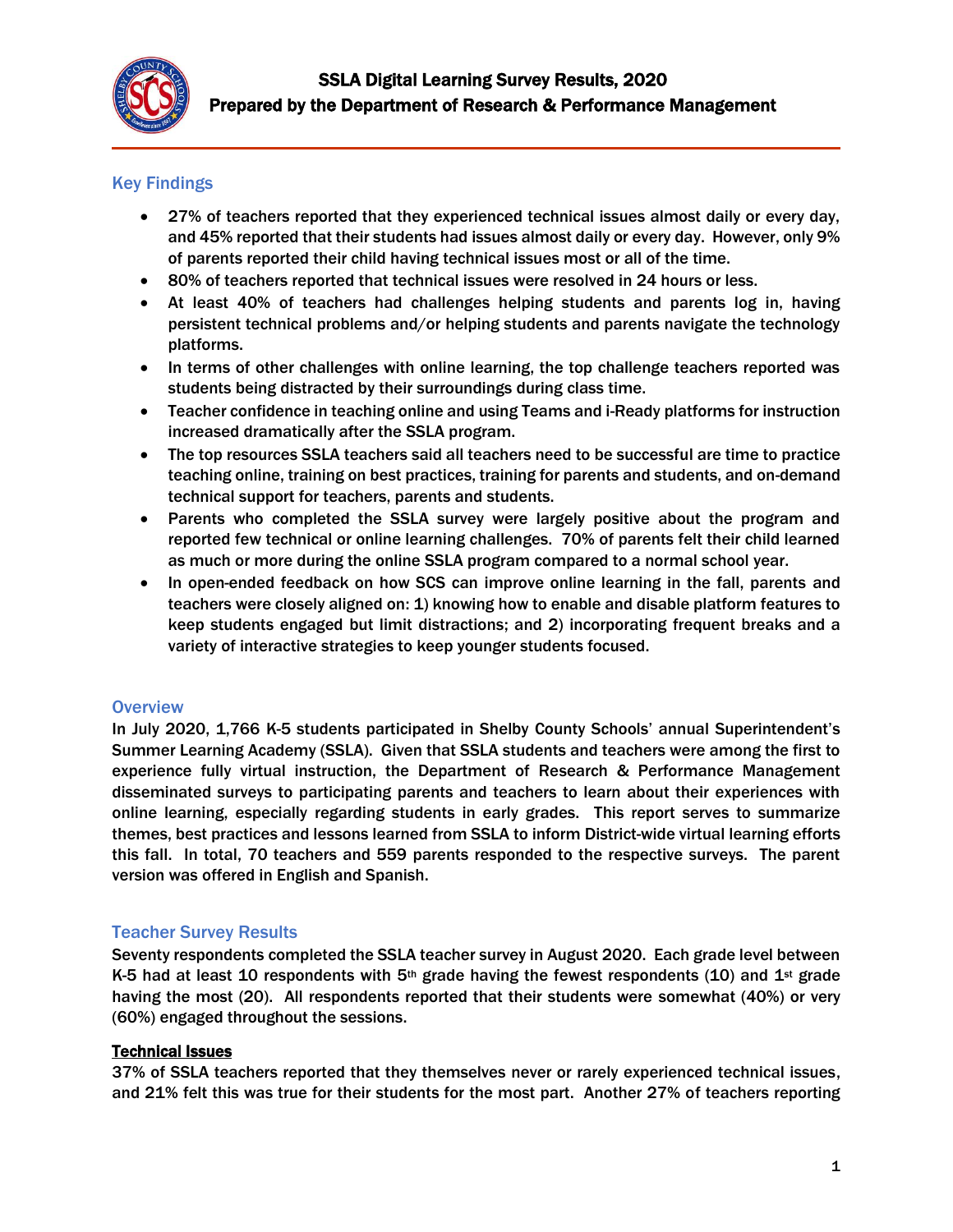

having technical issues almost daily or every day, and 45% felt this was true for their students. Teachers reported a higher frequency of technical issues compared to those surveyed as part of the online summer school program and End-of-Year Connect Event.



One third of teachers reported that they/SCS administrative staff were able to resolve technical issues within an hour, and 80% reported issues being resolved in 24 hours or less.



#### Student Interactions

Teachers were asked to identify whether they had experienced any of the challenges in the chart below related to connecting and engaging with students. About two thirds of teachers had some challenges helping students and parents log in. Other more common issues were persistent technology issues, helping students and parents navigate platforms, and low attendance at SSLA sessions. In the "Other" category, the most frequent challenges teachers reported were students not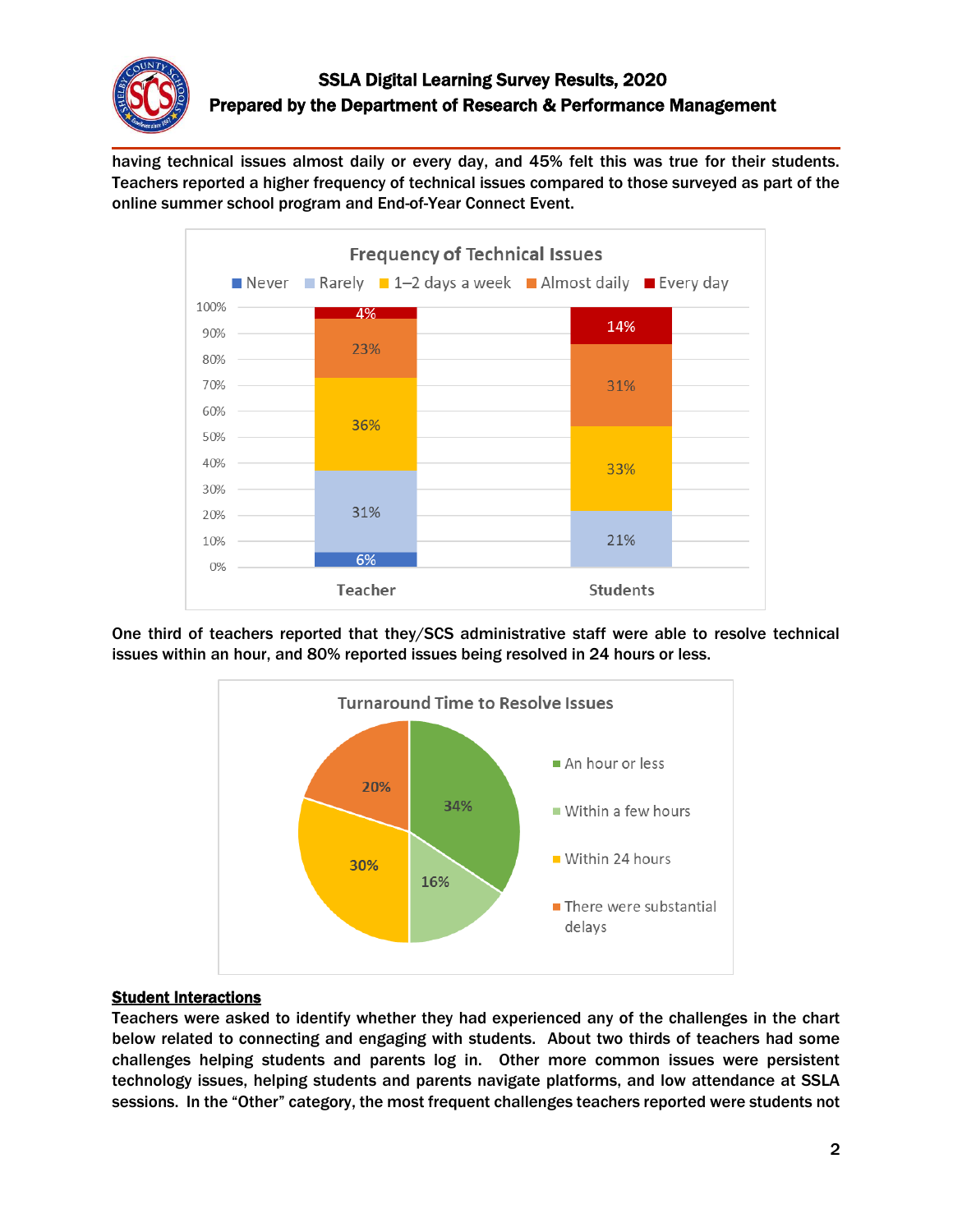

being able to use their cameras and navigating Teams features like chat and being able to simultaneously monitor students and present content.



Teachers were also asked if they experienced other types of interaction challenges with students, especially since SSLA was targeted toward elementary-aged students this year. Fewer than half of respondents reported experiencing any one issue, and 20% did not experience any of the challenges listed. The top three challenges all had to do with keeping students on task, dealing with distractions and students getting adequate support and supervision from others at home to participate.



#### Comfort and Resources Using Technology

Similar to what summer school teachers reported, SSLA teachers noted dramatic improvements in their comfort level with online instruction and key platforms over the course of the Summer Learning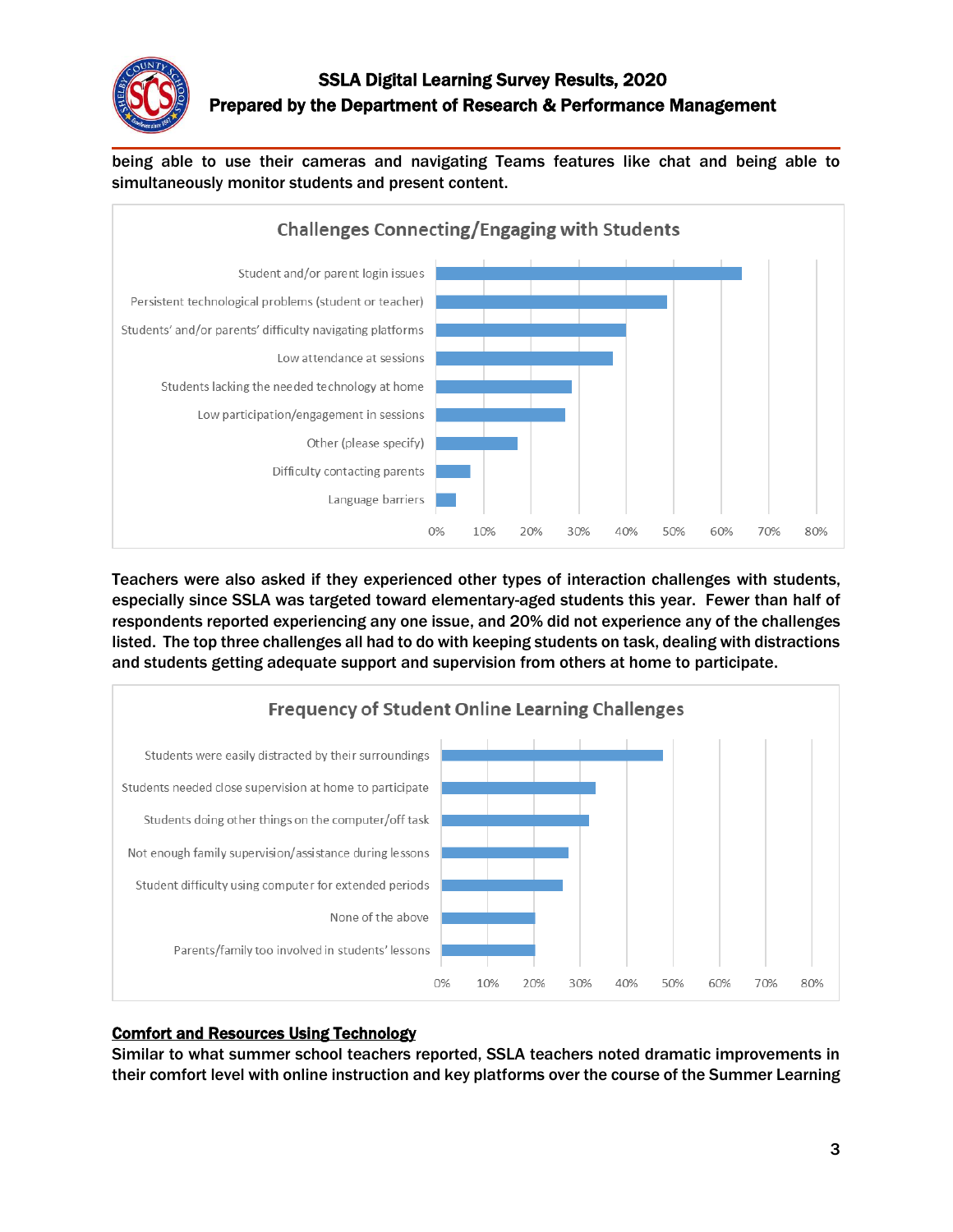

Academy program. 84% of teachers agreed or strongly agreed that the training they received on Microsoft Teams in particular was useful in preparing for online instruction.

|                                                                | % Agreement<br><b>Before SSLA</b> | % Agreement<br><b>After SSLA</b> | <b>Net Change</b> |
|----------------------------------------------------------------|-----------------------------------|----------------------------------|-------------------|
| <b>Somewhat or Very Comfortable</b><br><b>Using Technology</b> | 60%                               | 98%                              | +38 points        |
| <b>Advanced or Expert Using</b><br><b>Microsoft Teams</b>      | 7%                                | 76%                              | +69 points        |
| <b>Advanced or Expert Using i-Ready</b>                        | 48%                               | 84%                              | +36 points        |

Teachers were asked to identify up to five resources they consider most important to be successful in an online teaching setting. Over 60% of respondents identified the same four resources – all of which having to do with training and support using technology. Consistent with other survey and focus group feedback, SSLA teachers emphasized having opportunities to practice using platforms and delivering online instruction prior to initiating classes with students. Teachers also want to have more training on best practices for online instruction, training targeted for families about appropriate practices for digital learning, and on-demand technical support accessible to both teachers and families.



#### Parent Contact

SSLA teachers tended to be more successful contacting parents when needed than summer school teachers. Nearly half of SSLA teachers reported being able to contact all or nearly all parents of participating students, and 96% reported being able to contact at least half of parents when needed. In terms of frequency, 14% of respondents attempted to reach parents daily, and 97% of respondents attempted to reach parents at least once a week. Similar to summer school teachers, SSLA teachers primarily used email, text and phone calls to get in touch with parents.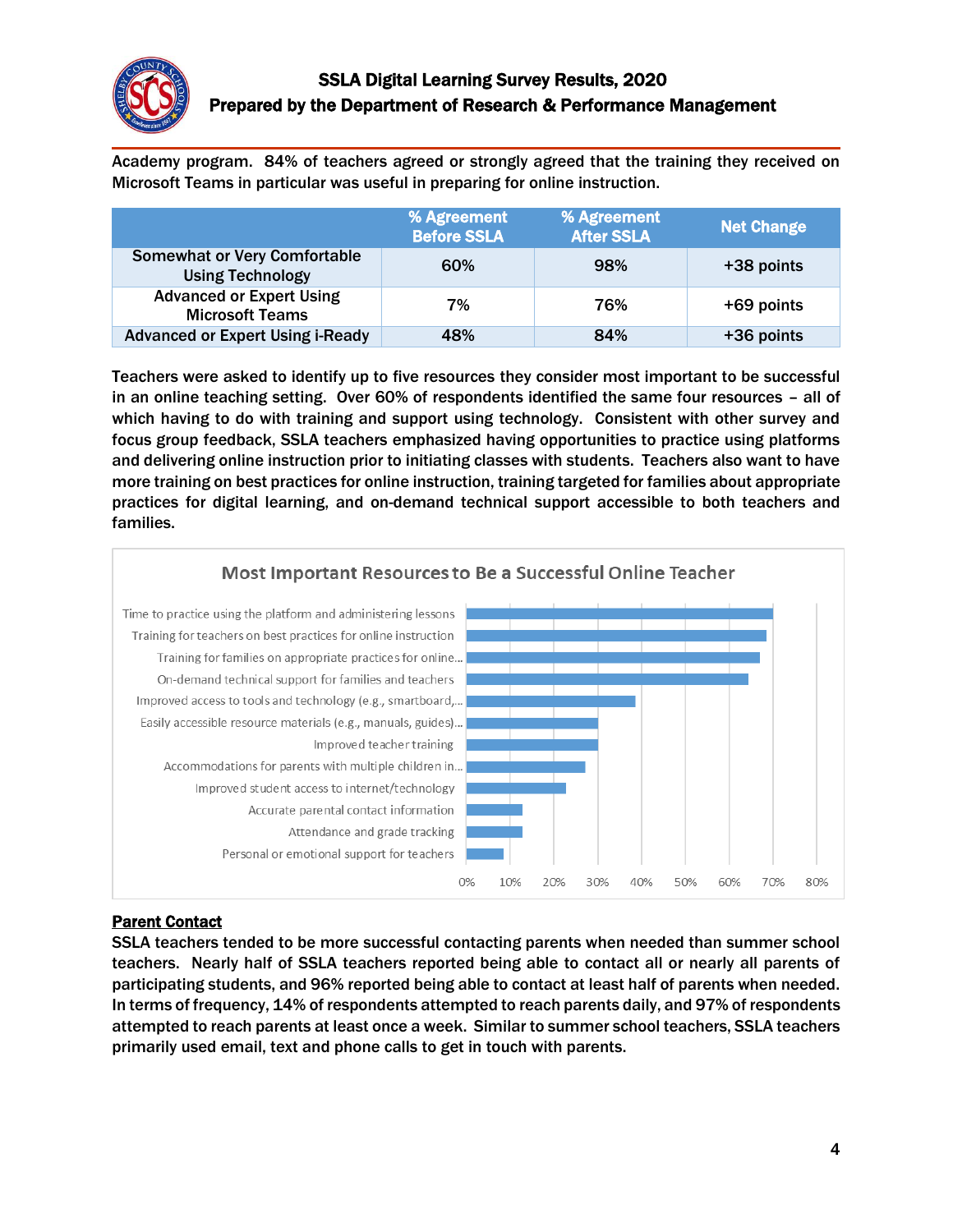



#### Teacher Feedback and Recommendations

At the end of the survey, 53 teachers (76%) shared open-ended comments on how SCS can make virtual learning successful this fall, noting major challenges and solutions they discovered during SSLA. The most prominent themes teachers raised were about maintaining a low-distraction, highengagement online learning environment (21 comments, 39%). The two underlying issues they reported related to enabling/disabling key features in Teams and working with parents to ensure students were in a quiet, focused setting to learn at home.

Some examples of feedback about Teams features are as follows:

- "Helping students and parents to know the importance of using the mute; teaching them to raise hand and be recognized when to unmute to speak;… parents and students complained about not having the camera to see others;"
- "I personally feel disabled SCS computers was a great idea because at first, students were doing all types of things with the chat box. Maybe start off with cameras on and see if problems arise, if they do, disable that students camera."
- "I think the mute button was somewhat of a distraction. Even after expressing several times before and during the lesson the students still unmuted themselves at will. I think that function needs to be teacher control only."
- "I was unable to see my students. Since I had first graders it would have been nice to see them. Students always wanted to share their work or pictures of their arts and crafts."
- "Younger students must have cameras on their devices. Without them, it is extremely difficult to make connections with the students."

Teacher feedback about working with parents to create a good online learning environment includes:

- "Students would listen to music or their parents were talking on the phone and would at times unmute their mics. This was a major distraction. I had to stop sharing my screen, go back to the class, and manually mute students."
- "Making sure parents would send communications to the teacher instead of interrupting the lesson and taking away instructional time from students in the class."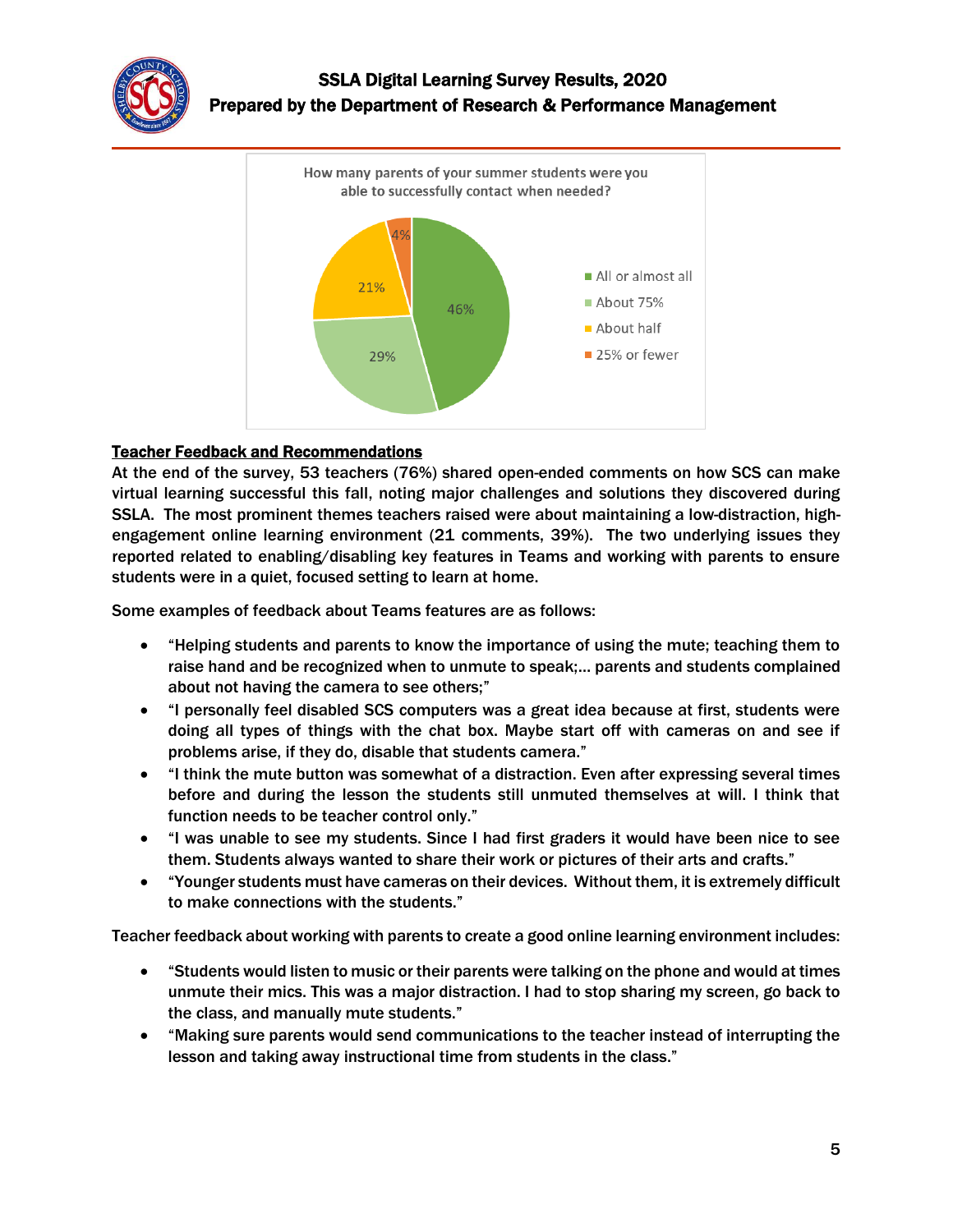

- "More structure from the home environment, parents not making the environment suitable for learning, and parents not respecting the fact that their children are online and not disrespecting others online with their inappropriate language and conversations."
- "When teaching kindergarten this summer, it was important for students to have someone there to help with them with the technology pieces. Often parents or older sibling were helping too much by providing students with the answers instead of letting the teacher help the student."

Another prominent theme was for SCS to consider instructional formats that allow for more breaks between shorter lesson periods and encourage teachers to use multiple strategies to keep younger students engaged during learning time (17 comments, 32%).

- "Incorporate some movement during the instruction so that students will not be sitting for long periods of time-example-do exercises to math facts, take short standing breaks to stand, move around, go to the restroom and prepare for the next class."
- "I enjoyed the summer session. It helped me to actually see and do the virtual learning. I love how the lesson were spaced out and not back to back. It gave me a chance to deal with the technology issues and regroup for my next lesson."
- "The duration of lesson time should be shortened, no more than 60 minutes. Allow time for transitions. Multiple breaks throughout the day. Some sort of staggered entry should be put in place for younger children and parents in general."
- "Students were engaged but sitting for long periods of time is difficult for young students-I can't image a whole day. I miss the opportunity for students to go to the carpet, teacher table, computers, rotate groups, and brain breaks."
- "Nearpod… definitely kept my students more engaged during class. They especially liked the interactive games that we would play via Nearpod (Time to Climb). -Crafts and hands on activities during the classes (primarily the field trips). My students LOVED the crafts and sending pictures to show off their projects."
- "Keeping your tone engaging and upbeat and allowing students to consistently engage in the lesson via sharing your screen, replying in the chat, allowing them to talk, keep them involved."

Some teachers also echoed feedback like that of online summer school respondents, namely that they often used two devices to monitor students while presenting content and emphasized the importance of regular communication with parents and providing resources and training to parents about technology platforms to help students acclimate.

#### Parent Survey Results

In August 2020, 559 respondents participated in the SSLA parent survey with 534 responding in English and 25 responding in Spanish. Each grade level between K-5 had at least 70 respondents with kindergarten having the fewest respondents (74) and  $1<sup>st</sup>$  and  $2<sup>nd</sup>$  grade having the most (126) each).

#### Technical Issues

Although 81% of parents reported that their child experienced technical issues at least some of the time, only 9% reported that technical issues occurred most or all of the time during SSLA, which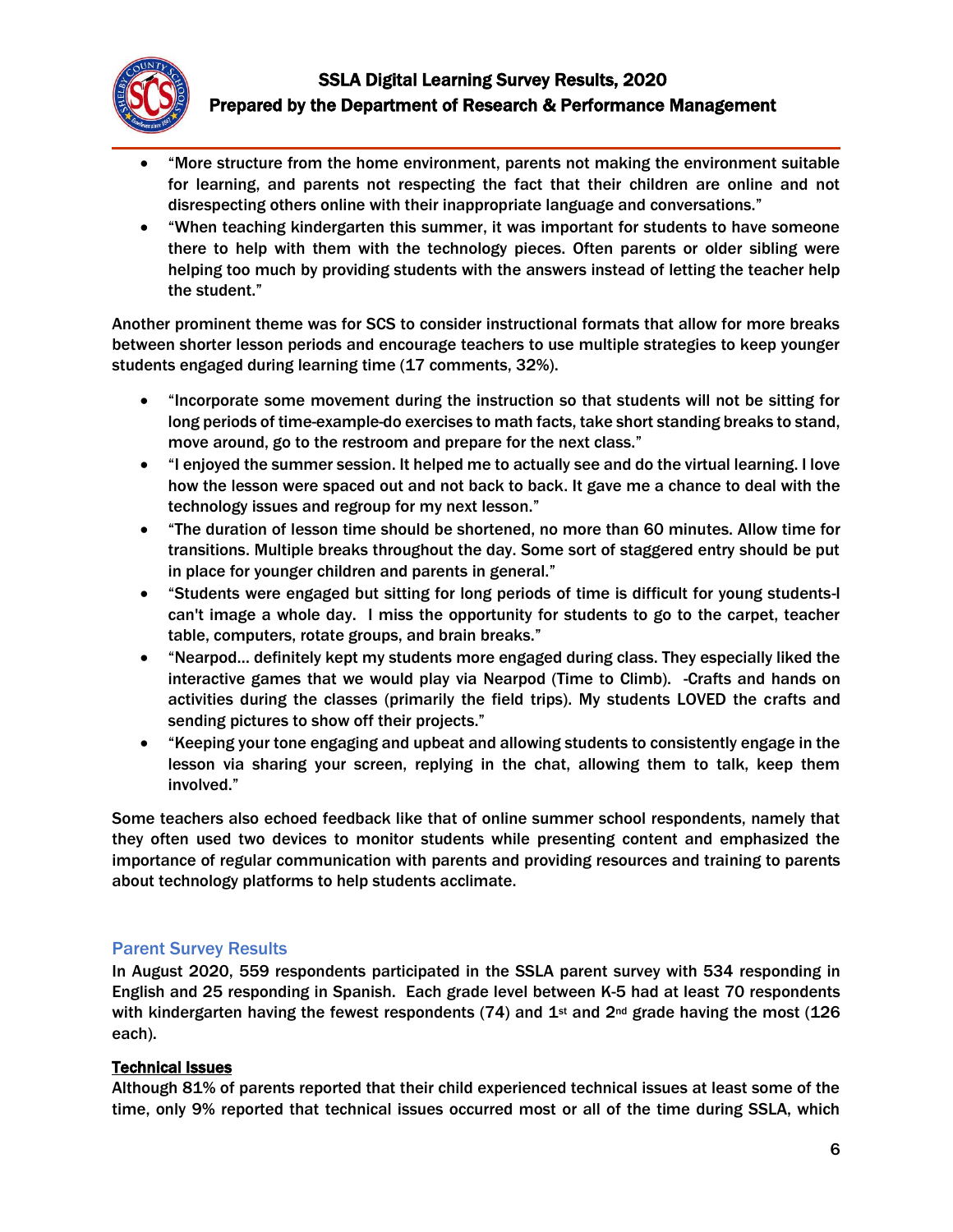

contrasts sharply with 45% of teachers reporting that students had technical issues nearly or every day.



#### Learning and Engagement

Most parents who completed the survey reported that their child participated frequently in SSLA class sessions with teachers and in other classwork on the computer. 68% of parents reported their child participated in sessions with teachers daily, and 94% reported participation at least three times a week. 42% reported that their child did additional classwork on the computer daily, and 84% reported their child doing classwork at least three times a week.



More than 70% of parents felt that their child learned as much or more during the SSLA online program compared to regular school while 29% felt their child learned less.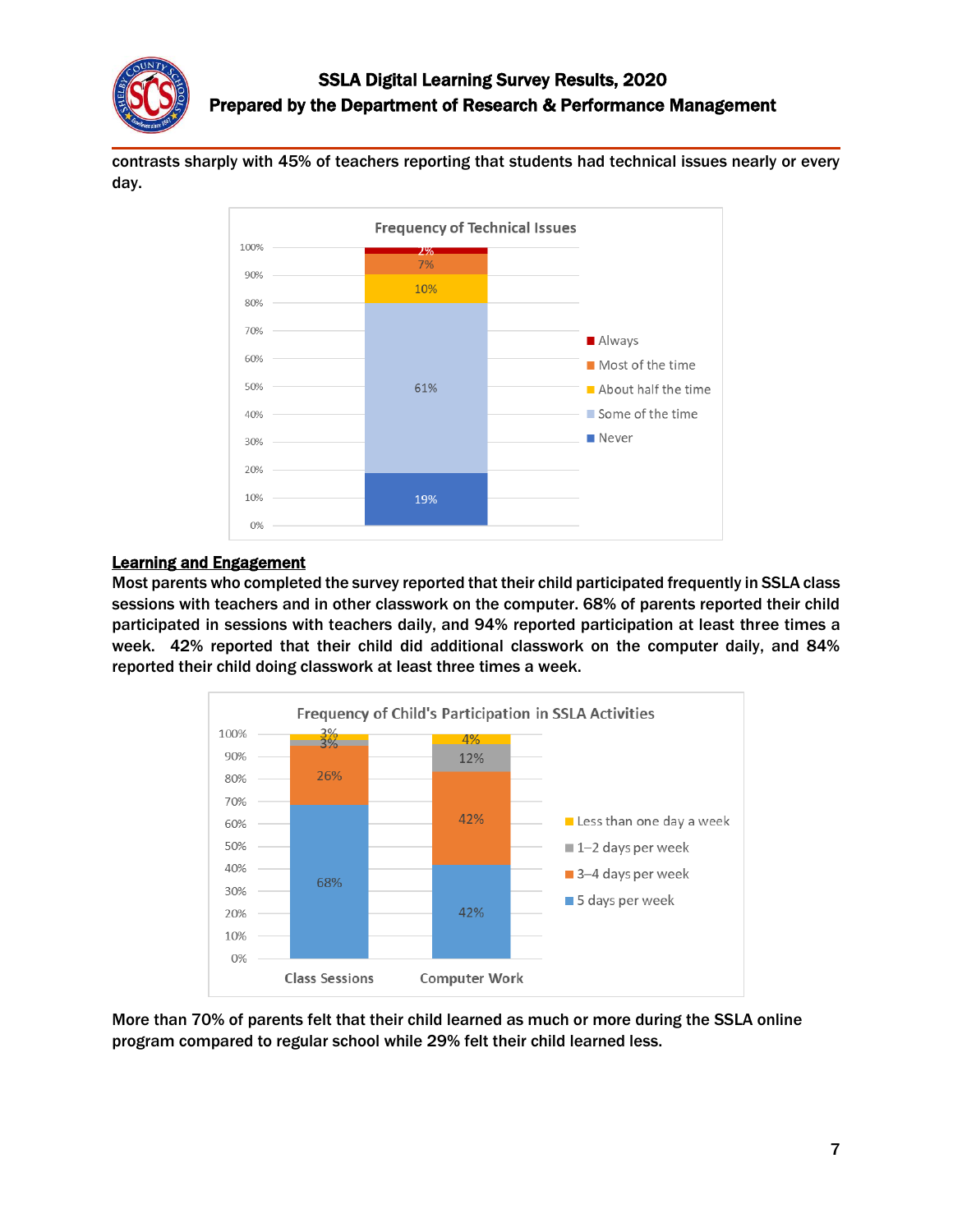



When asked if their child experienced any major issues completing assignments during the SSLA program, over half of parents said they did not have any issues, and the most frequent issue, technology problems, was reported by just 16% of parents. This again contrasts with teachers' perceptions of technology problems, distractions during instruction and the need for adult supervision to help guide young students during online instruction. Possible reasons for the disparity are that teachers more closely and regularly observed students during instruction and/or that parents responding to the SSLA survey are more likely to be highly engaged and accessible via technology than other parents whose children participated. One other consideration is that even though teachers reported having frequent technical issues, they rarely mentioned issues with device or platform malfunctions in their open-ended comments. Instead, they focused mainly on features that they wanted to enable or disable in Teams such as chat, video and the ability to monitor students while also presenting content via screen-sharing, so they may have defined this issue differently than parents did.

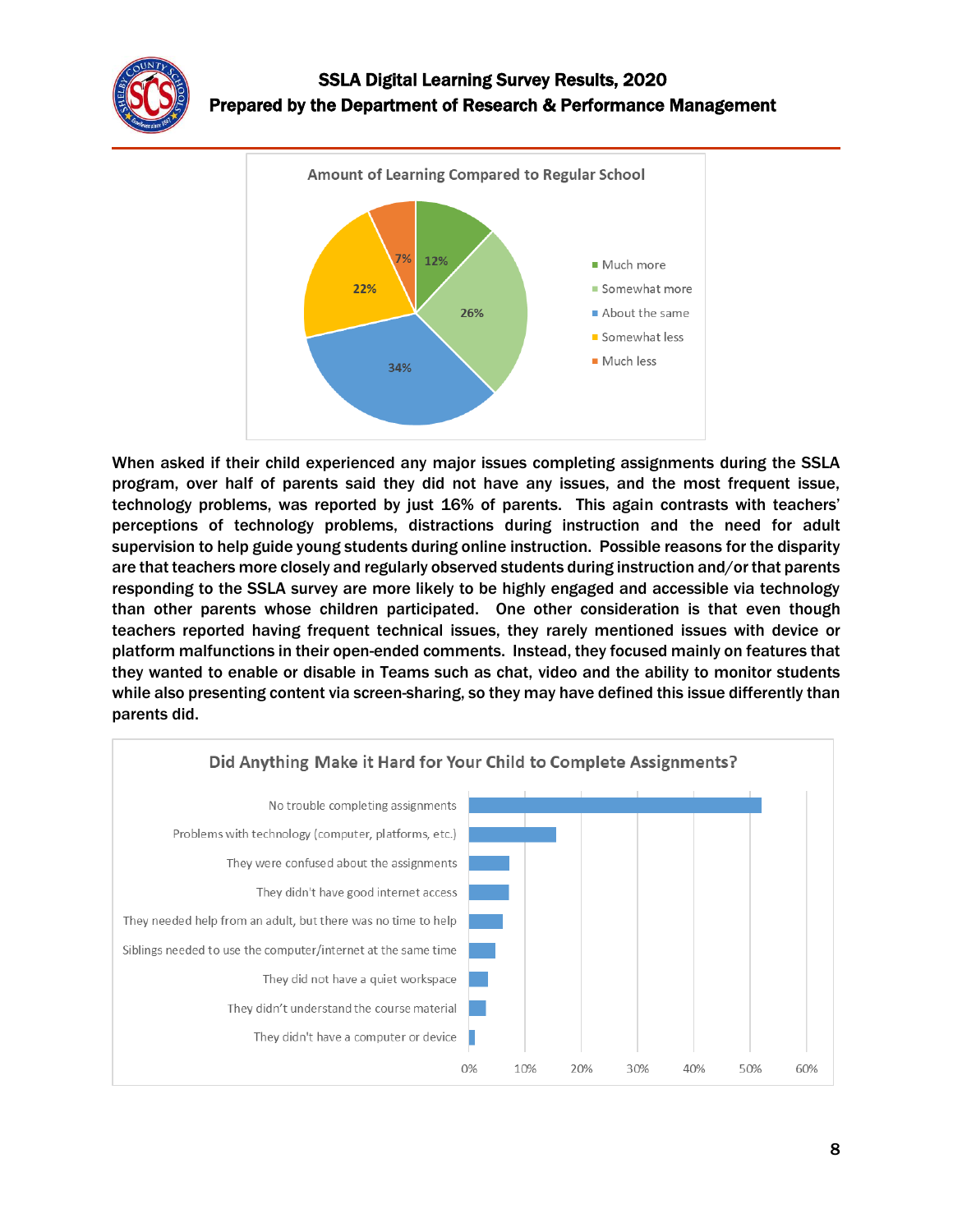

When asked about challenges their child may have had with online learning during the summer in general, 28% of parents reported no major challenges while 17-18% reported their child becoming distracted by their surroundings, having a hard time sitting at the computer for an extended period, and needing close supervision during online sessions.



### Parent Feedback and Recommendations

At the end of the survey, 325 parents (58%) shared open-ended comments on how SCS can make virtual learning successful this fall, especially for younger students. The most common themes were for teachers to use a variety of activities and interactive teaching strategies to keep students engaged and to limit the amount of instruction by incorporating breaks and opportunities for students to get up from the computer throughout the day (101 comments, 31%). Several parents shared examples of how their child's SSLA teacher kept the class engaged. Some examples include:

- "Engage the students often...call on them to answer questions to ensure they're paying attention. Take a break(s) to get them up and moving during each subject/session."
- "Short classes periods with brain breaks. Interactive lesson. Ensure the teachers calls on all students and not the same one all the time because they know they will get the answer correct."
- "10 mins breaks after every lesson would be nice for the younger kids because summer learning times were great reading at 9-10:45 and math was at 12:30 to 1:35 that gave the kids a break In between each session"
- "Make learning fun. Try playing games and the virtual trips were awesome. Keep engaging the kids. After lessons are taught let each student teach their groups to make sure they understand. I love the small groups for that extra help."
- "Our summer learning academy teacher would teach a couple of problems allow them to answer in the chat and reward them with a break, via a song, go noodle, a stretching activity or something fun off subject for about 1.5-2 minutes and then return to the lesson. This helps a lot."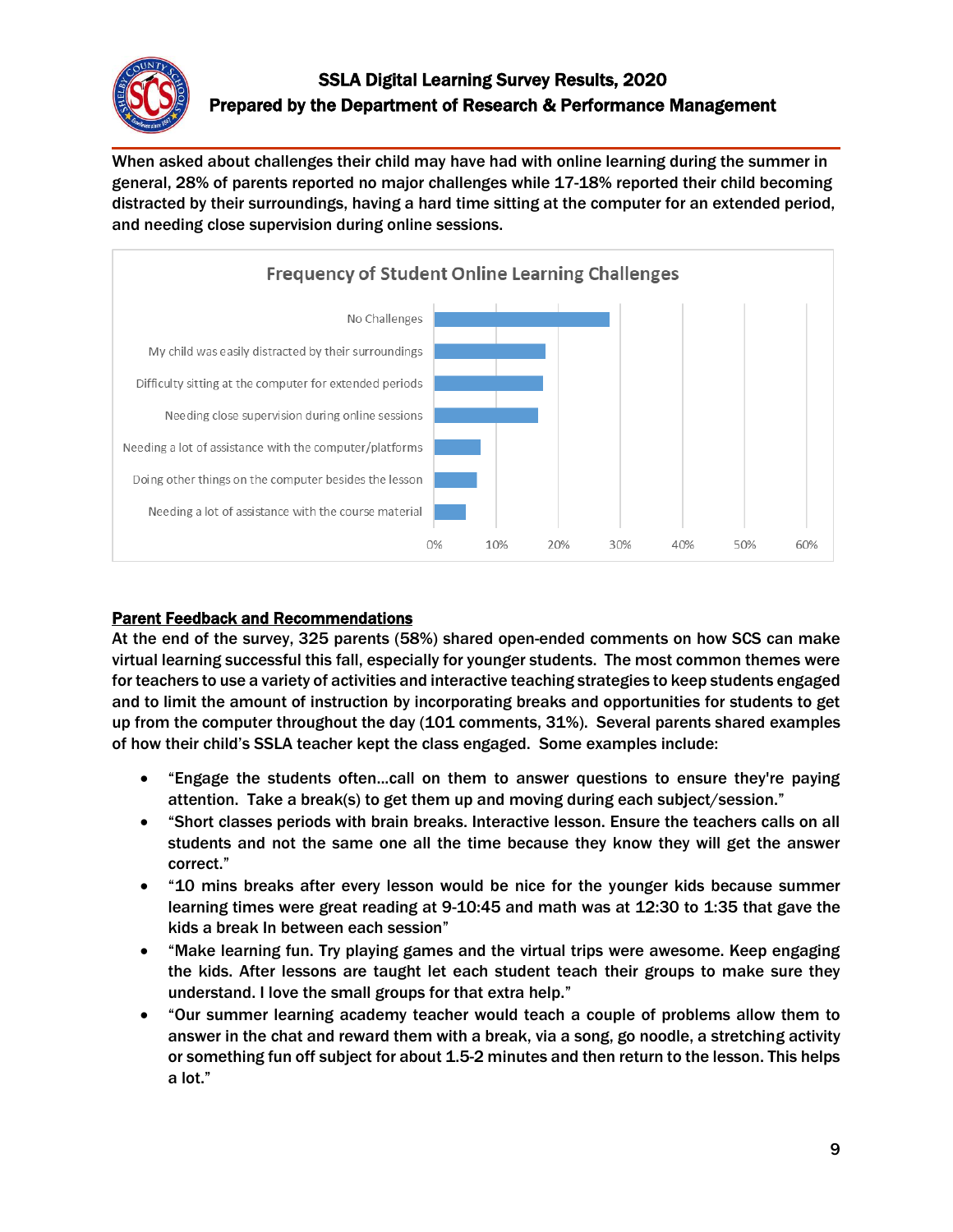

 "Teachers are going to need to be prepared and figure out how to engage the children. They cannot just play videos and teach lessons that don't allow for back and forth interaction with students. They will need to be intentional that their lessons are engaging."

Similar to teachers' feedback, parents expressed the need to enable and disable some Teams platform features to encourage engagement but also limit distractions (84 comments, 26%). Some examples include:

- "The teacher needs to be able to mute everyone and take a person off mute when they raise their hand. Chat boxes should be turn off for young kids to avoid Unnecessary posting of YouTube videos or images."
- "There was 1-2 children who kept their computer unmuted so we heard their surroundings as well as the teacher and that became a huge distraction for my child. Also, the teacher, because she couldn't see the children couldn't really gauge if the kids were following along or simply logged in. My son required one of us to be there to answer his questions because she was going at her own pace or the pace of the 2 children who didn't mute their computers."
- "Training on the platform and instructional design will be essential to online learning moving forward. The teacher didn't have a full grasp of the technology and age appropriate expectations; therefore, noise in the background of other classmates' homes were distracting and the teacher never muted the entire class… Also, the children's cameras were never enabled therefore the important essence of nonverbal communication, in accessing learning, was lost."
- "Most of the kids' s videos were disabled but a few could use theirs. Should have been all or none. The teacher had technical issues practically every day. Not able to show the correct screen, audio trouble, etc. Overall, we made it through and I am glad my grandson was able to attend."
- "The student's video cameras were off during the Summer Program. This was not a good idea as the students could not see their peers and that is what kids miss the most about not physically going to school. The students should be allowed a chance to interact with each other or time for each student to speak and say what they would like to share with the class."

Another theme was about technical issues with internet connectivity, devices, platform functionality/navigation and the ability to resolve technical issues. 78 comments (24%) identified one or more of these issues. Some examples include:

- "My issue was internet connection. I have internet but it was an issue when all 3 of my children was on at the same time. I will need a better modem. My current modem can't power 3 devices. But, I can't afford to upgrade my plan."
- "It was sometimes difficult figuring out what were problems on our end, the teacher's end or Microsoft's part. Sometimes the teachers blamed internet connections and wanted us to log out and back on, even though almost all other kids across the city were having the same issues. I understood, though."
- "Microsoft Teams had a lot technical issues, shutting down doing class time, unable to log in, not being able to use the chat feature so many issues related to the TEAMS platform."
- "Parent IT helpline number. We weren't allowed to talk to IT with tech issues. Which overwhelmed the teacher. She couldn't teach for calling IT for parents."